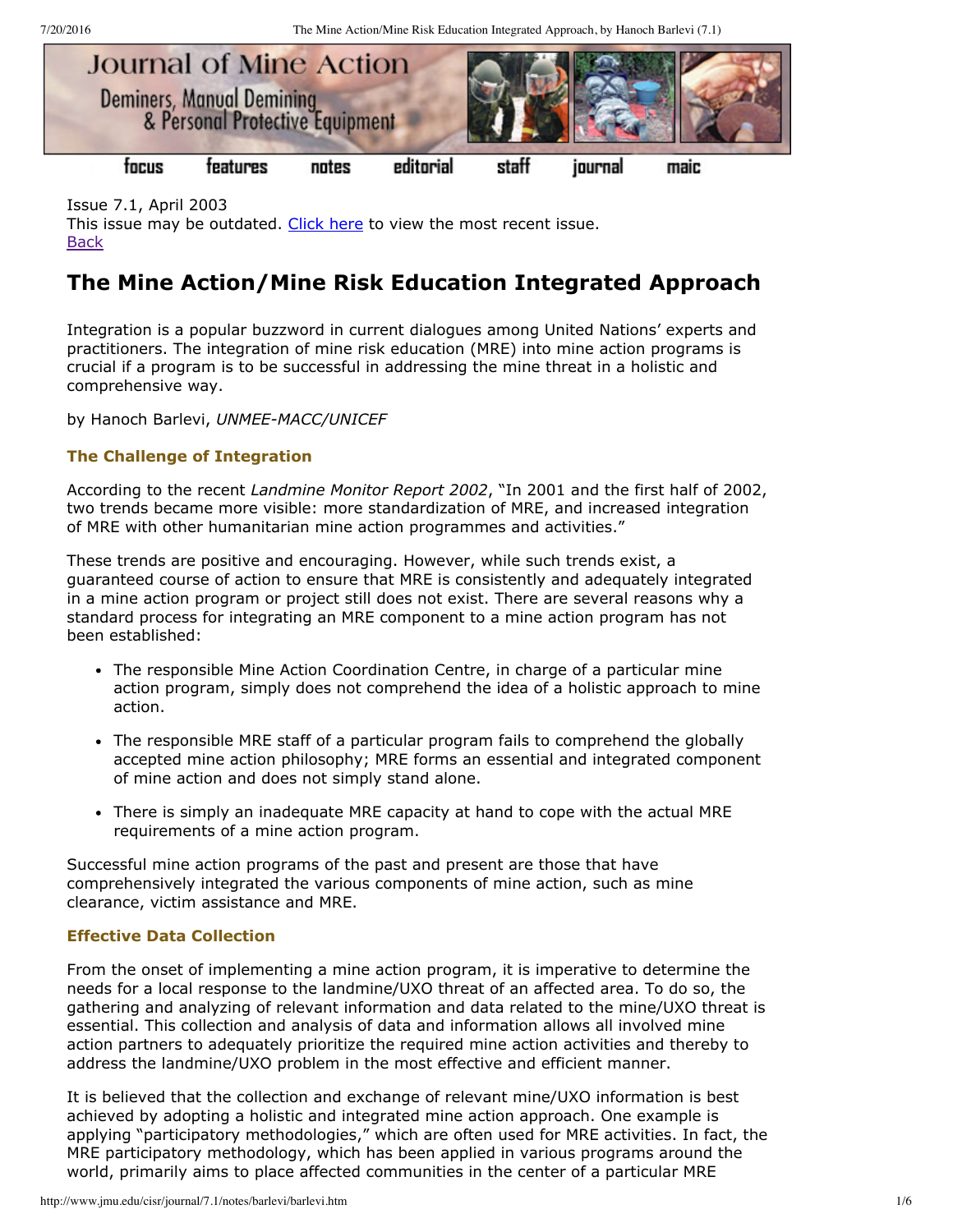7/20/2016 The Mine Action/Mine Risk Education Integrated Approach, by Hanoch Barlevi (7.1)

activity, thus demonstrating to the population the importance of their participation in conducting effective mine action activities. The purpose of these methodologies is to illustrate to the community that the mine/UXO problem is, first and foremost, a community threat and thus must be addressed from a community level. In addition, the aim of such a methodology is to make the affected population aware that much of the relevant mine/UXO information lies in the hands of the community members. It is imperative that the community understands this and that they learn to work in cooperation with all involved mine action partners so that they will feel comfortable telling the partners everything that they know about mines and UXO in their surrounding areas.

### **A Coordinated Effort In Eritrea**

An "Agreement on the Cessation of Hostilities" (ACH) was reached between Ethiopia and Eritrea in Algiers on June 18, 2000. The ACH and the UN Policy for Mine Action provided the framework for both emergency and long-term activities conducted by national and international mine action entities in Eritrea.

Eritrea's landmine and UXO problem stems from its struggle for independence, and more recently from the 1998–2000 conflict with Ethiopia. Both struggles left many areas of the country affected by landmines/UXO. In particular, the recent conflict with Ethiopia affected large areas along the Ethiopian Border—a 25-km-wide band designated by the United Nations as a "Temporary Security Zone (TSZ)."

Since the cessation of hostilities between Ethiopia and Eritrea in June 2000, the United Nations has had a peacekeeping mission in the region, known as the United Nations Mission in Ethiopia and Eritrea (UNMEE). Since then, various UN agencies and mine action partners are involved in planning and implementing an integrated emergency response in cooperation with the Government of Eritrea.

As mandated by the Security Council in a number of Resolutions, UN assistance in mine action for Eritrea is designed to address the emergency landmine problem in the TSZ as well as to assist Eritrea in strengthening its national and local capacity to mitigate the effects of landmines/UXO on the local population in the long term.

Since the beginning of UN involvement in mine action in Eritrea, the UN response has required a collaborative and closely coordinated effort by the various mine action partners, including the UN Mine Action Service (UNMAS), the UN Development Program (UNDP) and the UN International Children's Emergency Fund (UNICEF). The coordinated effort of these groups ensures a well-linked and continuous transition from the current ongoing emergency operations to the longer-term developmental activities, as well as ultimately providing a clear and coherent exit strategy.

So far, UNMAS, UNDP and UNICEF have carried out their responsibilities based on an agreed and integrated work-plan that has evolved over time because of changing circumstances and needs.

The MACC was established in August 2000. The MACC is a UNMAS project that is executed with assistance from UN Office of Project Services (UNOPS). The Centre is located in Asmara and consists of an Operations Department, Information Department, MRE Cell (where an MRE Coordinator has been seconded by UNICEF), a Medical Cell and an Administration/Finance and Logisitics Department.

#### **The MACC Approach in Eritrea**

#### *The Central Level*

# **Colocation of an MRE Coordinator (MREC) within the MACC office compounds:**

The co-location of a UNICEF-seconded MREC and the establishment of an MRE office within the office compounds of the MACC greatly facilitate efforts to integrate MRE activities with all other mine action activities that are required in Eritrea.

**Technical collaboration between the MACC Operations Department and the MRE Cell:** Efforts by the Chief of Operations and by the MREC to regularly liaise and

# communicate with each other have led to integrated tasking of MRE as a relevant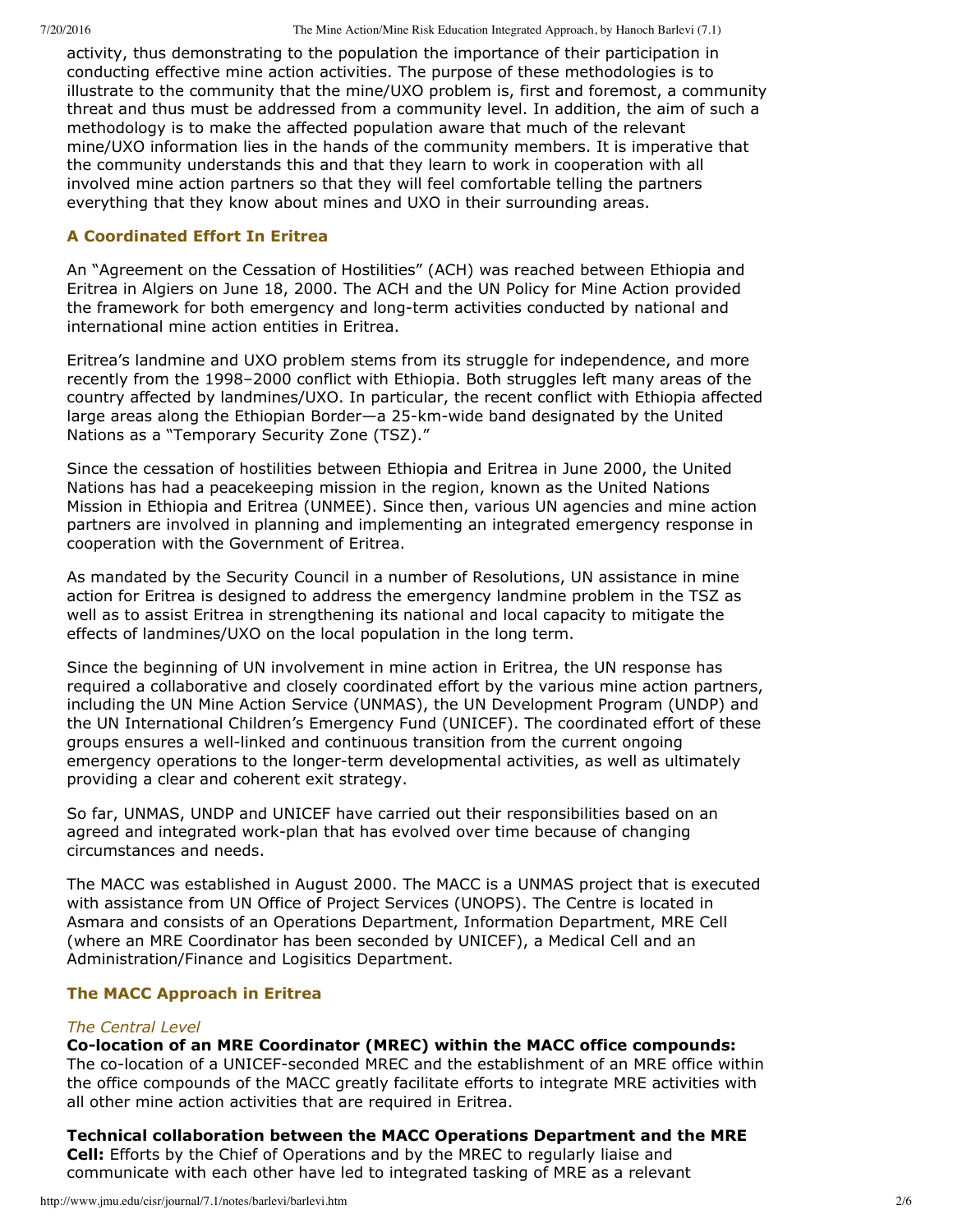component of mine action-tasking procedures.

From the onset of the development of the MACC work plan, MRE was considered a key component. Thus, as a joint-effort between the Ops Department and the MRE Cell, MRE has been integrated into the overall work plan and objectives of the MACC, as well as into the individual departmental work plans, when appropriate.

### **Efficient cooperation between the MACC Information Department and the MRE**

**Cell:** From the very onset of the MACC operations, the MRE Cell, in collaboration with the Information Department, began to develop an MREspecific information management system as an add-on Information Management System for Mine Action (IMSMA) tool. This has facilitated the monitoring and tracking of all MRE activities in the field. The aim of this tool is to enable all involved stakeholders to easily and regularly access all relevant data and information about ongoing activities in the field and thereby determine whether additional MRE requirements are needed or not. In the process of developing and implementing such a monitoring system, specific standard forms were designed and field tested, and they are now being implemented for the use of all MRE partners. These forms include "Weekly MRE Activity Report" forms, "Knowledge Attitude Practice" (KAP) questionnaires and "MRE Quality Assurance Monitoring" forms.

# **Collaborative efforts between the MACC's Quality Assurance (QA) Staff and the**

**MREC:** Together with the QA Staff of the MACC, the MREC developed specific QA procedures for MRE activities and integrated these into the national QA Standard Operating Procedures (SOPs) for Eritrea. The purpose of integrating these MRE QA procedures is to ensure that MRE activities are conducted in concert with clearance operations (before, during and after) and to provide a nationally consistent framework for the implementation of an MRE QA monitoring system.

**Development and integration of an MRE training capacity:** A further step undertaken by the MACC, which allowed for the successful integration of MRE into the overall mine action program, was to establish an MRE-specific training cell within the establishment of the National Training Centre (NTC) of Eritrea. In line with this step, the MACC also hired an MRE trainer. Under the supervision of the MREC, the MRE trainer has been responsible for developing the local training capacity of specialist MRE instructors for the NTC. The aim of this MRE training infrastructure within the NTC is to develop, for the longer term, a sustainable and high-quality national MRE training capacity for Eritrea.

So far, the MRE training cell at the NTC has focused on training and monitoring mine action agencies that are involved in MRE activities in Eritrea. The cell has also developed MRE specific training manuals. In addition, deminers and MRE staff, were given the opportunity for the first time to participate in an integrated Mine Action Team Leader Course, which combined general management training with MREspecific training. The management component of the training was conducted by the non-governmental organization (NGO) CARE.

**UNMEE's consistent support of MACC MRE activities:** UNMEE's active and regular support to the MACC in the development and implementation of integrated MRE activities has further facilitated an integrated and holistic mine action approach in Eritrea. For example, UNMEE was helpful in the production of certain MRE tools such as the MRE road billboards, which were erected in 12 high-risk areas around the TSZ. Also, on a monthly basis, a specific UNMEE team has been responsible for landmine safety training courses for peacekeepers, while a specific MACC team has been responsible for this kind of training for personnel of the various UN agencies and other NGOs operating in Eritrea.

In addition, with funds provided by UNMEE, the MRE cell was able to conduct landmine safety trainings. The funds were also used for the production of safety training course material.

**Centralized support for resource mobilization for MRE activities:** The mobilization of required resources to support integrated MRE activities and efforts in Eritrea was effectively coordinated and executed by the MREC within the MACC. The MREC's key positioning within the MACC facilitated this means of mobilizing the necessary resources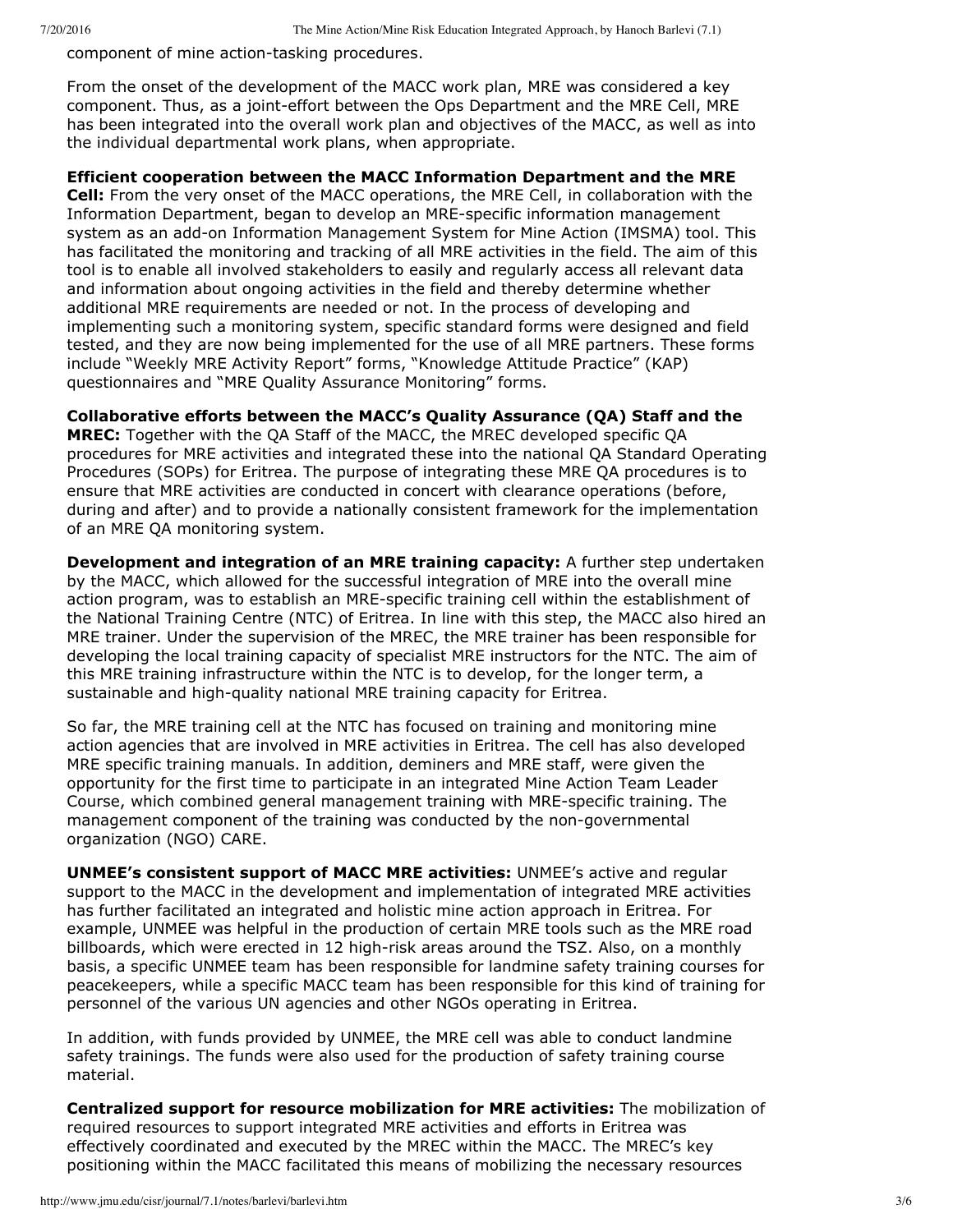for the cell's activities. Indeed, it allowed the MREC to access a variety of sources for funding, including the Mine Action Voluntary Trust Fund (VTF), UNMEE assessed contributions and UNICEF donors as well UNDP donors.

#### *The Community Level*

Effective integration of MRE on the community level was possible in Eritrea because MRE teams were trained to act as multi-skilled MRE teams. The aim of these multi-skilled MRE teams has been, and continues to be, to change the behavior of at-risk communities by applying a variety of MRE-specific educational and communicative tools and methods. This approach aims to facilitate communication and cooperation between mine clearance operators and the communities in areas where clearance operations are conducted, in particular, to share relevant mine/UXO information between community members and mine clearance operators. In this sense, the role of these MRE teams is also to work closely with Explosive Ordnance Disposal (EOD) Quick Response Teams and the Peacekeeping Force's assets.

MRE is integrated with other sectors and agencies (Community Health, school systems, etc.). Also, it is worth noting that a particular community-based MRE approach was adopted in Eritrea, which also facilitated the effective integration of MRE into the mine action program for Eritrea.

**Ongoing IMSMA data collection and inputting:** When MRE activities are conducted on the community level, mine action information and data is collected, which contributes to a program's data-gathering and analysis process.

**Regular community-based liaison efforts:** Through regional mine action offices, MRE teams have been able to assist with the mine action prioritization process by regularly cooperating and communicating with community volunteers, demining agencies, local authorities and other relevant mine action partners in the field. Some liaising efforts by MRE teams with the various mine action actors in the field (before, during and after clearance activities) were taking place in the Eritrean Mine Action Program. There is room for improvement to standardize such behavior and practice in the future.

The development and maintenance of open, transparent cooperation and communication channels among all concerned mine action players is imperative. All relevant mine action players and community populations must be kept sufficiently informed, at all times, about mine action activities, dangers, the safety of their surrounding areas, etc.

#### **Lessons Learned**

#### *The Central Level*

It is essential to establish and maintain transparent and close professional relationships with the relevant and concerned national Ministries (including the Ministry of Education, Ministry of Information, etc.) so that MRE can be effectively integrated into the overall mine action program of a mine-affected country. Furthermore, it is important to cooperate and work closely with the QA staff of a mine action program so as to be able to integrate a QA system for MRE activities from the very onset of a mine action program.

Also, in order to ensure that the importance of integrating MRE into a mine action program is fully understood and supported, close-working relationships with the operations department are required from the very onset of a program. Preferably, the MRE cell, and its responsible coordinator, should be located in the same office facility to avoid any lapses of communication or cooperation between MRE mine action partners and all other operational mine action players.

The development and immediate implementation of a comprehensive, integrated mine action information management structure within a program is also fundamental. An MRE component in this regard is crucial and must be integrated into the information system; it cannot stand alone.

The development and implementation of a national MRE training capacity ought to be considered in the planning of a mine action program for an affected country from the very onset. MRE training for deminers before they are deployed to the field is imperative.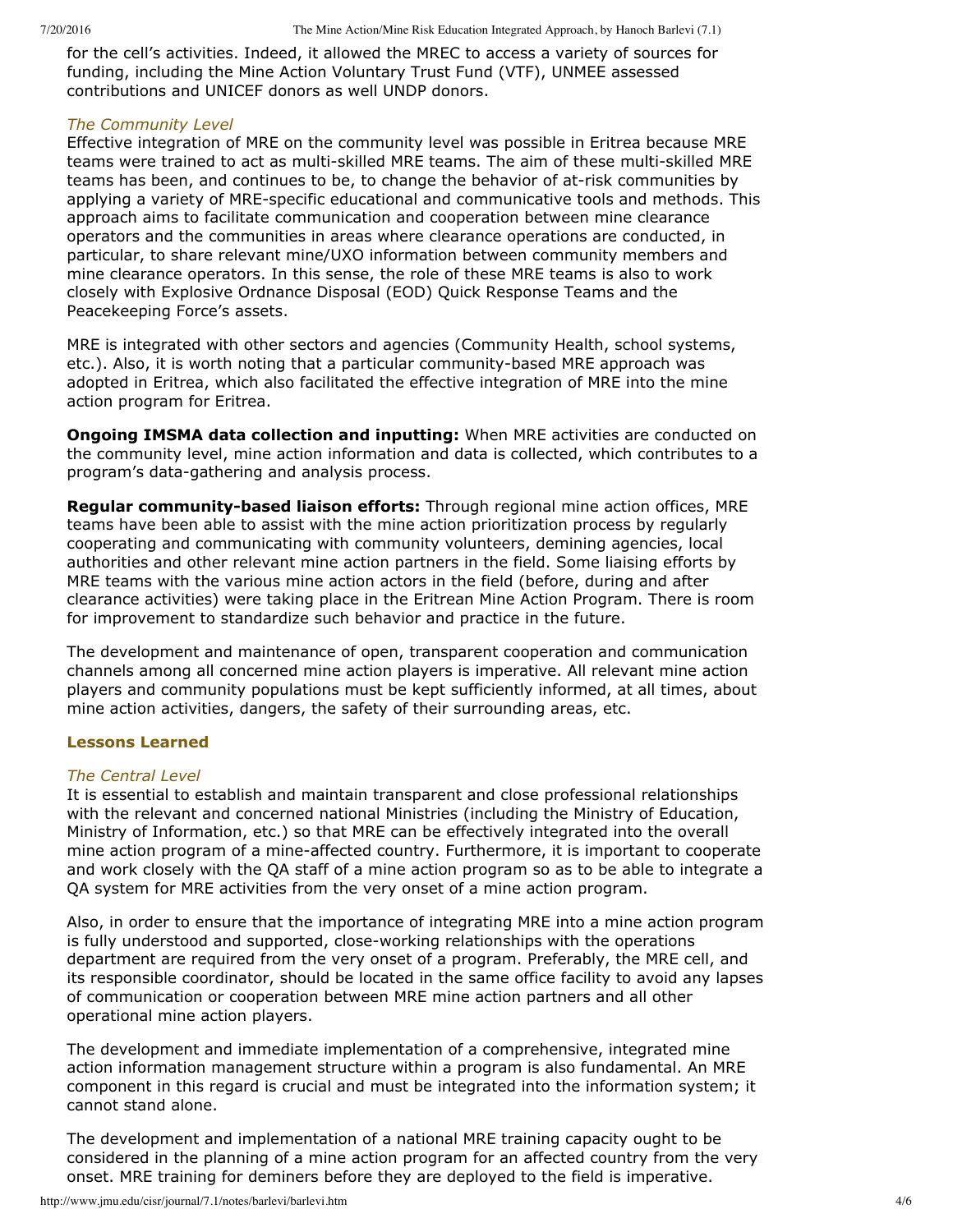7/20/2016 The Mine Action/Mine Risk Education Integrated Approach, by Hanoch Barlevi (7.1)

Once the MRE training cell was established at the NTC, the collaboration and cooperation between all those working in the NTC developed smoothly over time. A proof of this was the fact that, for the first time, deminers and MRE staff attended an integrated mine action supervisors' course together. This was commendable. Also, cross training of mine action teams (with limited MRE training) was provided to demining teams. This too is progress.

In the future, it would be advised that an MRE component be included in the initial stages of developing a mine action strategy for an affected region/country. MRE should not be "attached" as an extra component to a strategy at the end stages of developing or implementing such a strategy. In the case of Eritrea, an MRE component was integrated from the very onset of the program's development. This was critical to the success of the MACC's integrated mine action approach.

In terms of resource mobilization for MRE activities, it is also recommended that the MRE Coordinator/Cell be co-located within the facilities of the mine action program. This sort of physical setup, for example, allows the MREC to access and benefit from the various UN sources for funds in a transparent and coordinated fashion.

# *The Community Level*

If an efficient, friendly and professional system of cooperation is developed between MRE teams and EOD Quick Response Teams, as in Eritrea, a more effective mine action response to affected communities will be more likely. Well-trained and integrated MRE teams have demonstrated in Eritrea that they can be very useful in collecting relevant mine/UXO information and data on a community level. This is important since the collected info and data from the community is inputted (together with all other collected mine/UXO info/data) into the national mine action database systems for Eritrea, which then serve all mine action partners involved in mine action in Eritrea. Because MRE teams assist with the collection of relevant information and data, they play a very crucial role within a mine action program.

Extensive community liaison efforts/activities by MRE teams in an attempt to effectively address the community needs of an affected area proved crucial for both the deminers and the population of an affected community. Such efforts were, and continue to be, an effective mechanism for the exchange of relevant information between affected communities and all involved mine action partners. The importance of developing and maintaining sufficient liaisons and communication channels with affected communities cannot be emphasized enough. Establishing such grassroots contacts not only builds trust between the affected population and the operating mine action entities, but in turn also allows for greater and more direct access to relevant mine/UXO information and data. This is so because often the affected local population can tell you much more about the presence of mines/UXO than any other person or organization.

#### **Conclusion**

The integration of a MRE component into a mine action program is crucial if a program is to be effective in addressing the threat in a holistic and comprehensive way. If MRE is adequately and effectively integrated (as it was done in the mine action program for Eritrea), it benefits the program in multiple ways. Most importantly, the MRE component of mine action can support the program by assisting with the collection of relevant mine/UXO-related information and with developing additional communication and cooperation channels between the various concerned mine action players. It may be necessary to build communication between the affected communities and the clearance agencies, or between clearance agencies and other humanitarian agencies. Either way, it is crucial to establish communication and cooperation bridges between the affected local populations and the international humanitarian mine action operators so that a level of trust can be built. In turn, communication will provide access to more mine/UXO-related information, which will benefit the entire mine action program.

While trends indicate that MRE is increasingly incorporated into mine action programs in a standardized fashion, room for improvement in this regard remains. In the future, mine action programs must continue to give MRE serious attention and consideration if the program is to be effective and successful.